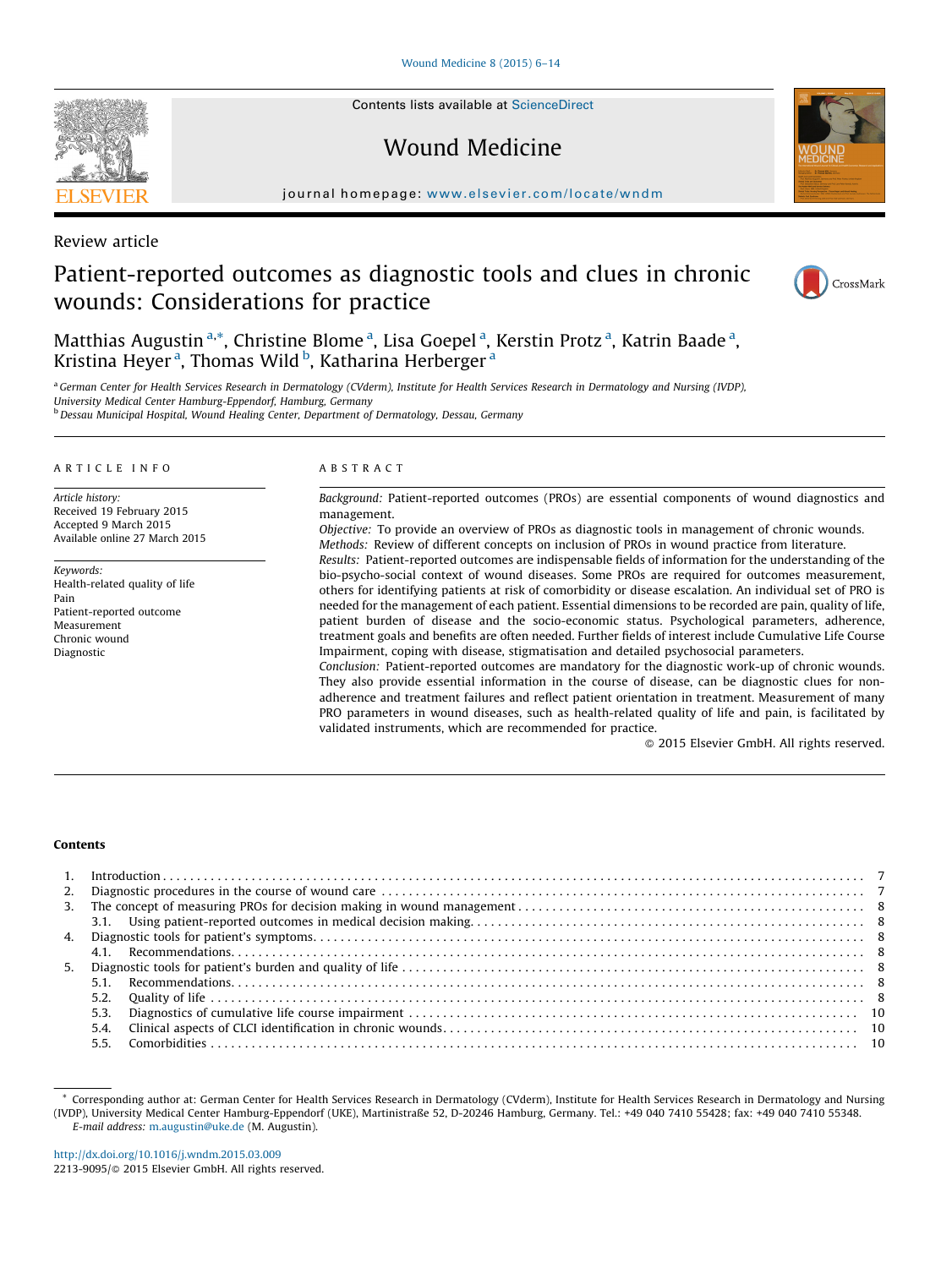| 6. |      |  |
|----|------|--|
|    | 6.1. |  |
|    | 6.2. |  |
|    | 6.3. |  |
|    | 6.4. |  |
|    | 6.5. |  |
|    | 6.6. |  |
|    | 6.7. |  |
|    | 6.8. |  |
| 7. |      |  |
|    | 7.1. |  |
|    | 7.2. |  |
|    | 7.3. |  |
|    | 7.4. |  |
| 8. |      |  |
|    | 8.1. |  |
|    | 8.2. |  |
|    | 8.3. |  |
|    |      |  |
|    |      |  |

# 1. Introduction

The diagnostic process in chronic wounds is based on three columns: (a) a detailed analysis of the wound condition, (b) a careful investigation of patient history, underlying comorbidity and pathogenetic factors and (c) the understanding of patient burden and psychosocial parameters interrelating with the wound disease  $[1]$ . Each of these areas requires specific skills and  $-$  if available – evidence-based standards of evaluation and interpretation. Most of the information on (c) needs to be gained from the patient himself as ''patient-reported outcomes'' (PRO). This provides special challenges since these data will be subjective and more difficult to measure. Sometimes the reliability will not be as high as in objective measurements.

Nevertheless, the understanding of the patient's personal situation, his life trajectories and perceptions with disease as well as his social and socio-economic situation are essential for the diagnostic process and the treatment plan. In particular, patientrelevant factors are crucial for implementing the therapies of choice, ensuring adherence with treatment, managing side effects and avoiding risks. In general, the patient-relevant benefits of interventions are considered as major criteria of success in medicine.

This article characterises the opportunities, techniques and limitations of using patient burden and psychosocial factors for diagnostic information in chronic wounds.

# 2. Diagnostic procedures in the course of wound care

The major categories of chronic wounds include leg ulcers, diabetic and ischaemic foot ulcers and pressure ulcers, all showing distinct clinical features and pathogenesis. The burden of disease for chronic wounds has been described in numerous publications. Recent consensus documents have underlined the need for a holistic view on patient care in chronic wounds [\[1,2\].](#page-8-0)

Major challenges of chronic wounds are the stagnating wound condition as well as the pathogenetic factors resulting in tissue damage and ulceration. In most cases, these underlying diseases develop within months, years or even decades, thus preceding the wound disease. For this, cumulative burden for the patients derives both from negative impact of the non-healing wound and from the variety of comorbidity factors. In total, the result of both is in many cases a psychosocial and personal situation of strain. At any starting point of wound treatment, these cumulated factors need to be considered (Fig. 1). Furthermore, the current patient status with respect to health-related quality of life (HRQoL), psychological



Fig. 1. Management of wound disease: diagnostic and therapeutic process including the patient view.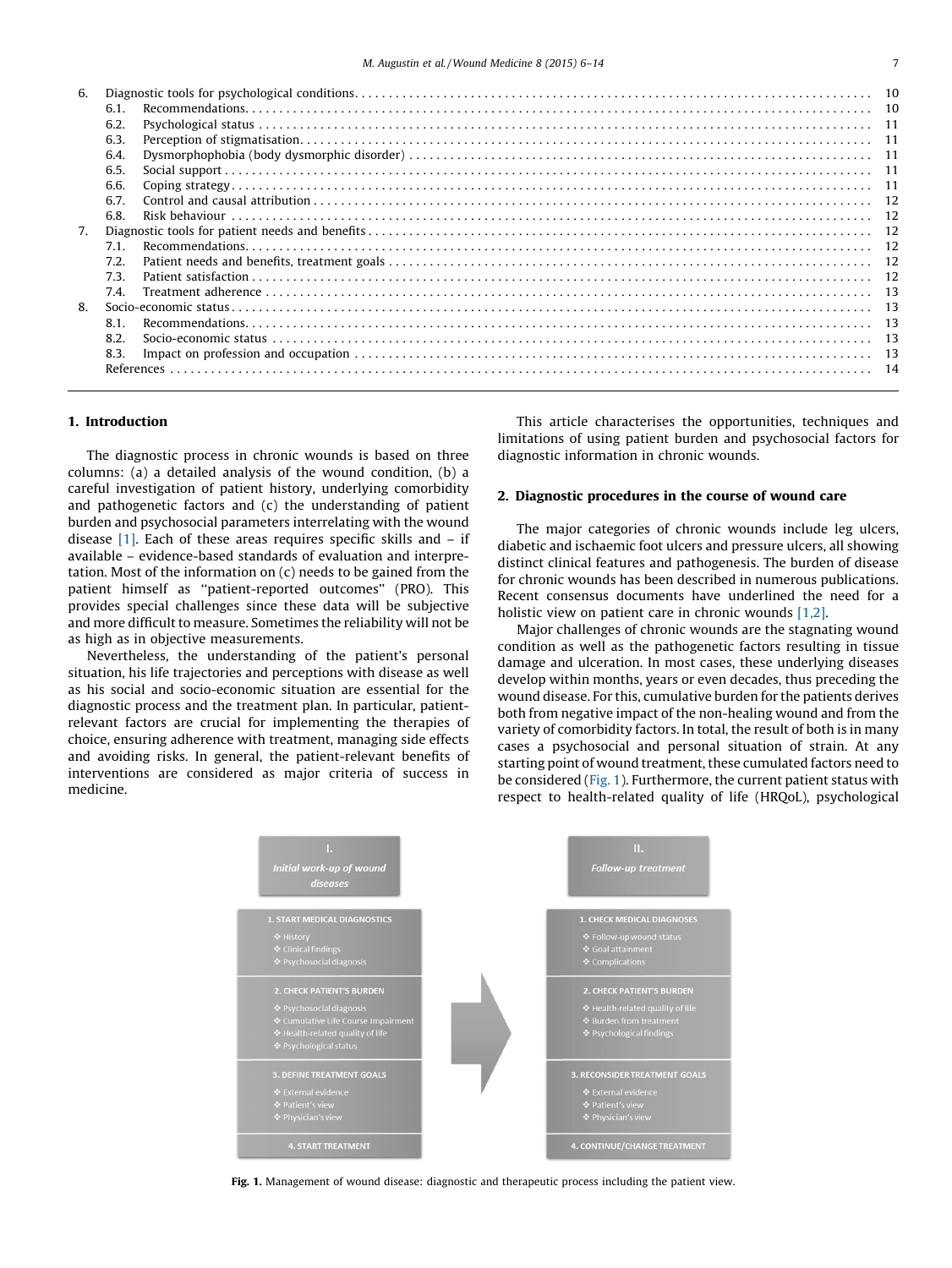# Table 1

Inclusion of PROs (marked bold) in the set of German quality indicators of guideline-compliant wound treatment practice in leg ulcers (German Delphi Panel, 2011 [\[3\]\)](#page-8-0). These 20 items indicate essential procedures for all or for specified (marked with an asterisk \*) subgroups of wounds.

| I. History               | III. Treatment                        |  |  |
|--------------------------|---------------------------------------|--|--|
| 1. Diligent history      | 11. Compression treatment in VLU*     |  |  |
| 2. History of pain       | 12. Vascular surgery, (if indicated*) |  |  |
|                          | 13 Wound debridement                  |  |  |
| II. Diagnostics          | 14. Pain treatment, general           |  |  |
| 3 Accurate wound status  | 15. Pain treatment at dressing        |  |  |
| Wound size<br>4          | 16. Moist wound healing               |  |  |
| 5. Pain level            | 17. Antiseptics for infection*        |  |  |
| 6 Vascular status        |                                       |  |  |
| ABPI<br>7                | IV. Prevention                        |  |  |
| 8.<br>Bacteriology       | 18. Aftercare                         |  |  |
| Biopsies*<br>9.          | 19. Compliance                        |  |  |
| 10. Allergy diagnostics* | 20. Patient information               |  |  |

factors and personal goals and needs is to be assessed. Along the course of treatment, the patient-reported outcomes need to be reevaluated and any additional burden developing from the treatment itself needs to be identified. Thus, patient-reported information is needed throughout the treatment period for any wound and the measurement of PRO is a quality marker of wound health care [\[3\]](#page-8-0).

# 3. The concept of measuring PROs for decision making in wound management

Any information, which is gained directly from the patient, is called ''patient-reported''. ''Patient-reported outcomes'' (PRO) refers to parameters intentionally and systematically obtained from the patient. In wounds, they have always played a role, e.g. the assessment of pain. Nevertheless, the systematic concept of ''patient-reported outcomes'' has evolved in the past decades in medicine. Authorities like the Food and Drug Administration (FDA) have encouraged the medical and scientific community to include PROs in clinical research [\[4\].](#page-8-0) In wound treatment, PROs like quality of life are recommended by the European Wound Management Association (EWMA) consensus [\[5\]](#page-8-0) and numerous outcomes tools have been developed [6-9]. Moreover, several assessments of PROs are included in the indicator sets for evaluating quality of health care [\[3\]](#page-8-0) (Table 1).

### 3.1. Using patient-reported outcomes in medical decision making

In wound treatment, PROs are not just ''nice-to-haves'' but essential clues for clinical diagnostics (e.g. pain, discomfort) and for the assessment of overall severity. There are several types of PROs, which need to be considered [\(Table](#page-3-0) 2).

# 4. Diagnostic tools for patient's symptoms

Major patient-reported symptoms to be recorded in the wound management process are pain, itch and any further discomfort resulting from the wounds, in particular bad smell, exudation and uncomfortable wound material. Though often occurring conjoint, they should be identified and evaluated in single assessments.

Pain is the most common and in the majority of patients also most disturbing negative sensation. The best method of pain assessment is the structured evaluation by single scores, in particular visualanalogue scales. There are three options: visual-analogue scales (VAS), numeric rating scales (NRS) and verbal rating scales (VRS), all being feasible and valid ([Fig.](#page-4-0) 2).

#### 4.1. Recommendations

Recommendations for diagnostic tools for patient's symptoms

| Pain | • Use pain scores at baseline and each follow-up.<br>• VAS scores are sufficient, alternatively NRS or VRS<br>• Keep standard definition of measurement on<br>(a) reference: max./average pain, pain at rest/<br>dressing change and (b) time frame (e.g. today,<br>last 7 days) |
|------|----------------------------------------------------------------------------------------------------------------------------------------------------------------------------------------------------------------------------------------------------------------------------------|
| Itch | $\bullet$ Consider measurement of itch if it has a relevant<br>impact on the patient.<br>• Use VAS according to pain.                                                                                                                                                            |
|      | Discomfort • Ask open question on discomfort<br>• If needed, ask for typical discomfort like stinging,<br>bad odour<br>• Consider using the Wound-OoL which includes<br>these items.                                                                                             |

## 5. Diagnostic tools for patient's burden and quality of life

## 5.1. Recommendations

Recommendations for diagnostic tools for patient's burden and quality of life

| Quality of life                                | • Use disease-specific quality of life in-<br>strument; first choice: Wound-QoL<br>• In wound practice check each single item<br>for meaningful patient burden<br>• Enforce implementation with WoundAct<br>aid<br>• Use global scale for overall assessment |  |  |  |
|------------------------------------------------|--------------------------------------------------------------------------------------------------------------------------------------------------------------------------------------------------------------------------------------------------------------|--|--|--|
| Subjective disease<br>burden                   | • Assessment of OoL mostly sufficient<br>• Additional patient-centred questions as<br>needed in practice                                                                                                                                                     |  |  |  |
| Cumulative life<br>course impairment<br>(CLCI) | • Check meaningful life impairment by<br>open questions<br>• If needed, apply specific instruments on<br>defined areas of interest (single dimen-<br>sions of CLCI)                                                                                          |  |  |  |

## 5.2. Quality of life

Chronic ulcers induce relevant QoL impairments in the majority of patients [\[7,10–15\].](#page-8-0) This includes physical complaints like pain, exudation, burning skin, bad odour and reduced physical capacity. Psychological impairment is reflected by an elevated rate of depression, helplessness, anxiety and resignation. With respect to social area, the wound, the bandages, the smell, and many other factors can impair social contacts and mobility. Other activities such as cultural events, sports and leisure time may also be negatively affected. Most patients with chronic wounds are handicapped in doing daily routine activities or being able to work. In many cases, treatment by itself and the time needed for therapy is a burden. The impairments in many different dimensions of QoL lead to an overall loss of well-being as lined out in the European consensus paper on wellbeing in chronic wounds [\[16\]](#page-8-0).

In a broad sense, QoL, as a multidimensional concept, encompasses at least some of the different factors listed above [\[17–19\].](#page-8-0) Additionally, it may prove useful to investigate the single predictors of QoL in chronic skin diseases [\[8\].](#page-8-0) For example, it has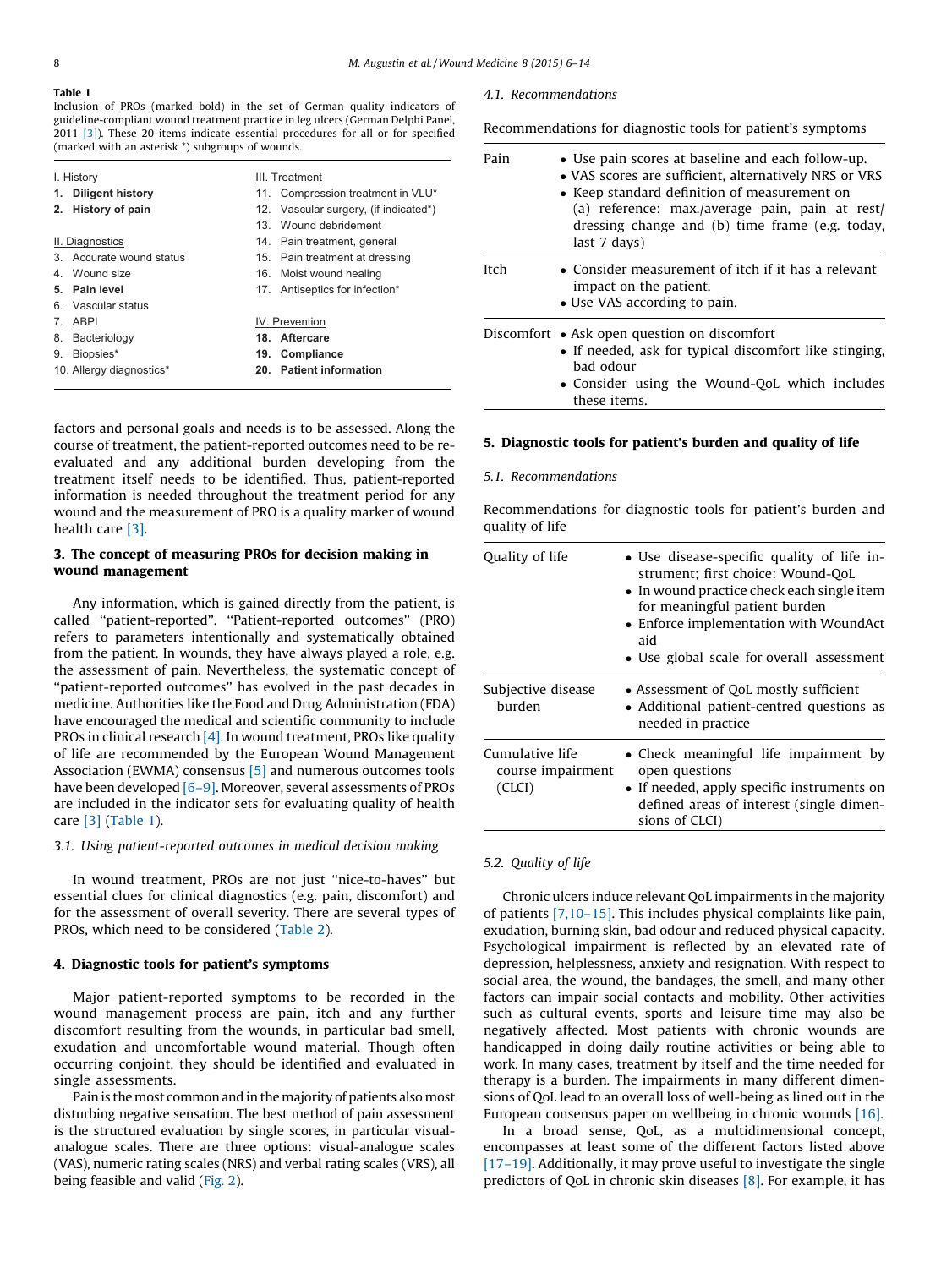<span id="page-3-0"></span>Table 2

Areas and constructs of patient-reported outcomes used in clinical diagnostics for chronic wounds.

| Area                          | <b>Examples/Definition</b>                                                                                                                                                                 | Measurement                                   | Importance     |
|-------------------------------|--------------------------------------------------------------------------------------------------------------------------------------------------------------------------------------------|-----------------------------------------------|----------------|
|                               | <b>SYMPTOMS</b>                                                                                                                                                                            |                                               |                |
| Pain                          | Max./Average pain,                                                                                                                                                                         | <b>VAS</b>                                    | $***$          |
|                               | Pain at rest/dressing change                                                                                                                                                               | <b>NRS</b>                                    |                |
| Itch                          | Max./Average itch,<br>Itch at rest/dressing change                                                                                                                                         | <b>VAS</b><br><b>NRS</b>                      | $^{\tiny{++}}$ |
| Discomfort                    | Dysesthesia<br>Bad smell<br>Reduced mobility and movement                                                                                                                                  | Single questions                              | $^{\tiny{++}}$ |
|                               | DISEASE BURDEN AND QUALITY OF LIFE                                                                                                                                                         |                                               |                |
| <b>Quality of life</b>        | Generic QoL                                                                                                                                                                                | EQ-5D-5L<br>SF-36                             | $^{++}$        |
|                               | Disease-specific QoL                                                                                                                                                                       | Wound-QoL<br>FLQA-w<br>CWIS, WWS              | $^{++}$        |
| Subjective disease burden     | Overall burden                                                                                                                                                                             | <b>PGA</b>                                    | ٠              |
| CLCI                          | Life trajectories resulting from wound disease                                                                                                                                             | Interview                                     | $\ddot{}$      |
|                               | <b>PSYCHOLOGICAL CONDITIONS</b>                                                                                                                                                            |                                               |                |
| Psychological status          | Feeling depressed<br>Feeling helpless                                                                                                                                                      | HADS, BDI<br>or                               | $^{++}$        |
|                               | Feeling lonely                                                                                                                                                                             | single items                                  |                |
| Perception of stigmatisation  | Feeling stigmatised by<br>outer appearance, bad smell,<br>being handicapped or "different from others"                                                                                     | Single questions                              | $^{++}$        |
| Dysmorphophobia               | Feeling of stigmatisation and negative appearance<br>beyond "objective" perception from others                                                                                             | Specific questionnaire                        | ٠              |
| Social support                | Getting help with wound treatment<br>Having social contacts                                                                                                                                | Single items                                  | $^{++}$        |
| Coping strategy               | Active/Depressive coping                                                                                                                                                                   | Single items; coping                          | $^{++}$        |
| Risk behaviour                | Patient reported behaviour aggravating disease;<br>adverse behaviour regarding underlying disease<br>(e.g. diabetes); adverse behaviour regarding<br>therapy; non-adherence with treatment | questionnaires, e.g. FQCI<br>Single questions | $^{++}$        |
| <b>Control attribution</b>    | Patient perception of disease causes<br>Seeking for explanations                                                                                                                           | Questionnaires available                      | ۰              |
|                               | PATIENT'S VIEW ON TREATMENT PROCESS                                                                                                                                                        |                                               |                |
| Patient needs<br>and benefits | Patient needs in treatment<br>Patient reported benefits                                                                                                                                    | <b>PNQ</b><br>PBI                             | $^{++}$        |
| Treatment goals               | Patient perception on important personal goals from<br>treatment                                                                                                                           | <b>PNQ</b>                                    | $^{++}$        |
| Treatment satisfaction        | Satisfaction with treatment process<br>Satisfaction with outcomes<br>Satisfaction with goal achievement                                                                                    | PBO,<br>satisfaction instruments              | $^{++}$        |
| Treatment adherence           | Compliance<br>Adherence<br>Concordance                                                                                                                                                     | Single questions                              | $^{++}$        |
|                               | SOCIO-ECONOMIC STATUS                                                                                                                                                                      |                                               |                |
| Socio-<br>economic status     | Level of financial support<br>Lack of resources for treatment                                                                                                                              | Single questions                              | ۰              |
| Employment                    | Working status                                                                                                                                                                             | Interview                                     | ٠              |

VAS: visual analogue scale, NRS: numeric rating scale, PGA: patient global assessment, SF-36: Short Form (36), FLQA-w: Freiburg Life Quality Assessment (wounds), CWIS: Cardiff Wound Impact Schedule, WWS: Würzburger Wundscore, HADS: Hospital Anxiety and Depression Scale, BDI: Beck Depression Inventory, FQCI: Freiburg Questionnaire of Coping with Illness, PNQ: Patient Needs Questionnaire, PBI: Patient Benefit Index, PBQ: Patient Benefit Questionnaire

+ rarely used, ++ sometimes used/if needed or; specific questions, +++ should be used in most wound conditions, ++++ absolutely necessary, no excuse when not applied

been specifically shown in chronic diseases that the time needed for treatment is a major predictor [\[9\].](#page-8-0) Moreover, social anxiety, negative coping, clinical severity and satisfaction with treatment have been found to be predictors of QoL [\[16,18\].](#page-8-0)

Recommendation for practice: include QoL measurement and improvement in the management strategy of chronic wounds.

Ideally, in addition to clinical outcomes, valid measures of QoL should be used. Most recommended is the Wound-QoL, a very recently validated new QoL tool derived from previous instruments which is particularly feasible for routine care [\[20\].](#page-8-0) For implementation of the Wound-QoL into practice, a diagnostic aid called ''WoundAct'' is available. This summarises the striking areas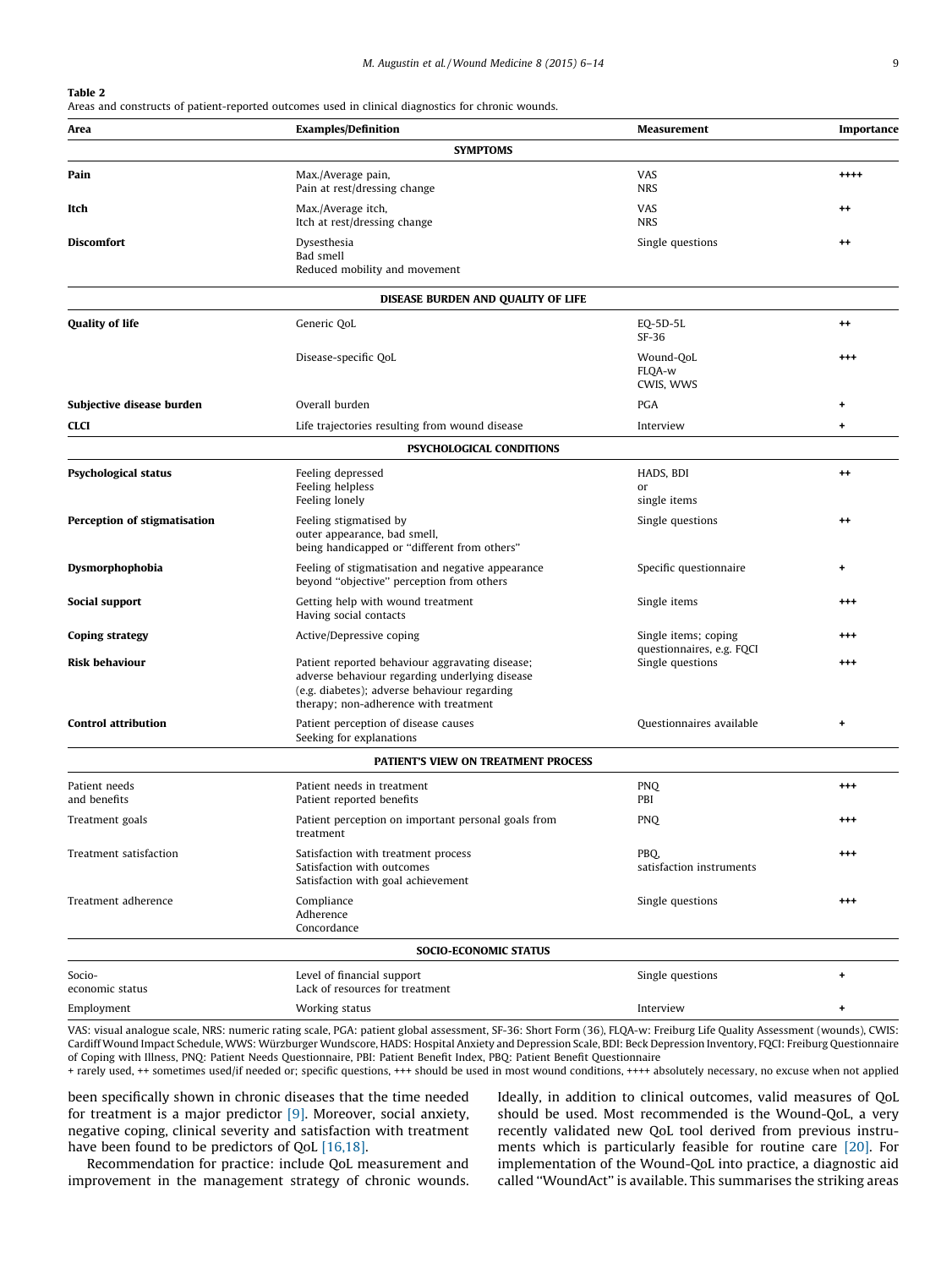<span id="page-4-0"></span>

Fig. 2. Uni-dimensional scales for the assessment of pain (the original length of the VAS is 10 cm).

of QoL impairment and helps to check for improvements over the treatment period. Further QoL instruments specific for chronic wounds are the FLQA-w [\[11,12,21\]](#page-8-0), the CIWS [\[9,22\]](#page-8-0) and the WWS [\[23\]](#page-8-0). Moreover, patient needs and benefit instruments like the PBI [\[24\]](#page-8-0) can also be routinely used for defining treatment goals in practice (see below).

## 5.3. Diagnostics of cumulative life course impairment

Cumulative life course impairment (CLCI) is a theoretical construct referring to the non-reversible burden of a chronic skin disease over time [\[25,26\].](#page-8-0) As such, CLCI can neither be directly measured nor can the patients' risk for CLCI be assessed by single screening scales. By contrast, patients at risk for CLCI need to be identified by clinical, personal and psychosocial indicators and predictors of CLCI, which need to be individually applied.

Chronic wounds of the skin are characterised by long periods of tissue loss and frustrating treatment. In a recent publication by Herberger et al. [\[21\]](#page-8-0), the mean duration of community ulcers being referred to specialised centres was more than 3 years. These patients reported high levels of pain and frustration, suboptimum health care and in some cases even neglect. In general, ulcer disease severely interacts with the whole patient's life over months and years and in most cases is a lifelong issue.

In some patients and situations, this burden may lead to chronic impairment and missed opportunities and, finally, persisting psychosocial and personal damage. The importance of CLCI for patient with chronic wounds has been emphasised and recommendations for the identification of CLCI in the treatment process – despite of the absence of valid direct tools – were provided [\[27\]](#page-8-0). Areas of interest include the following:

- 1. Clinical disease severity
- 2. Chronic course of disease
- 3. Early onset of chronic wounds
- 4. Perception of stigmatisation
- 5. Lack of social support
- 6. Negative impact on profession
- 7. Negative mood
- 8. Coping strategy
- 9. Quality of life
- 10. Behaviours putting the patient at risk
- 11. Comorbidities

Each of these factors requires accurate assessment either by clinical considerations or by specific tools. Regardless of any single objectifiable risk factor, personality and social support of the patient can markedly affect the extent of CLCI and thus modulate the risks.

5.4. Clinical aspects of CLCI identification in chronic wounds

Since CLCI is caused by the accumulation of strain, life events and changes in life course trajectories [\[27\],](#page-8-0) the identification and prediction of these burdening factors may serve as a first step to assess CLCI risk factors. It is of further importance to realise that also personal factors including coping strategies do affect the impact on life course. Essential are the following dimensions of ''single risks'' [\[27\]](#page-8-0):

1. Clinical disease severity

Check for lifetime clinical severity and historical peak activity of wound and underlying pathology.

- 2. Chronic course of disease Consider chronic course of disease as a potential CLCI factor.
- 3. Early onset of chronic wounds Be specifically aware of CLCI factors in young chronic wounds patients.
- 4. Behaviours putting the patient at risk Risk behaviour potentially inducing chronic wounds should be included in any screening for CLCI risks.

#### 5.5. Comorbidities

Patients with chronic wounds need to be screened for comorbidity in the diagnostic process, both for understanding the overall medical condition as well as the impact of comorbidity on CLCI.

# 6. Diagnostic tools for psychological conditions

## 6.1. Recommendations

Recommendations for diagnostic tools for psychological conditions

| Psychological<br>status | • Check psychological conditions for depres-<br>sion and anxiety<br>• Use 2-questions-test for screening<br>• In case of need for data, a short test for<br>psychological wellbeing may be useful, such<br>as the HADS for the detection of anxiety and<br>depression or the STAI for anxiety |
|-------------------------|-----------------------------------------------------------------------------------------------------------------------------------------------------------------------------------------------------------------------------------------------------------------------------------------------|
|                         | • Refer to specialist in case of unclear condition                                                                                                                                                                                                                                            |

and/or persisting patient burden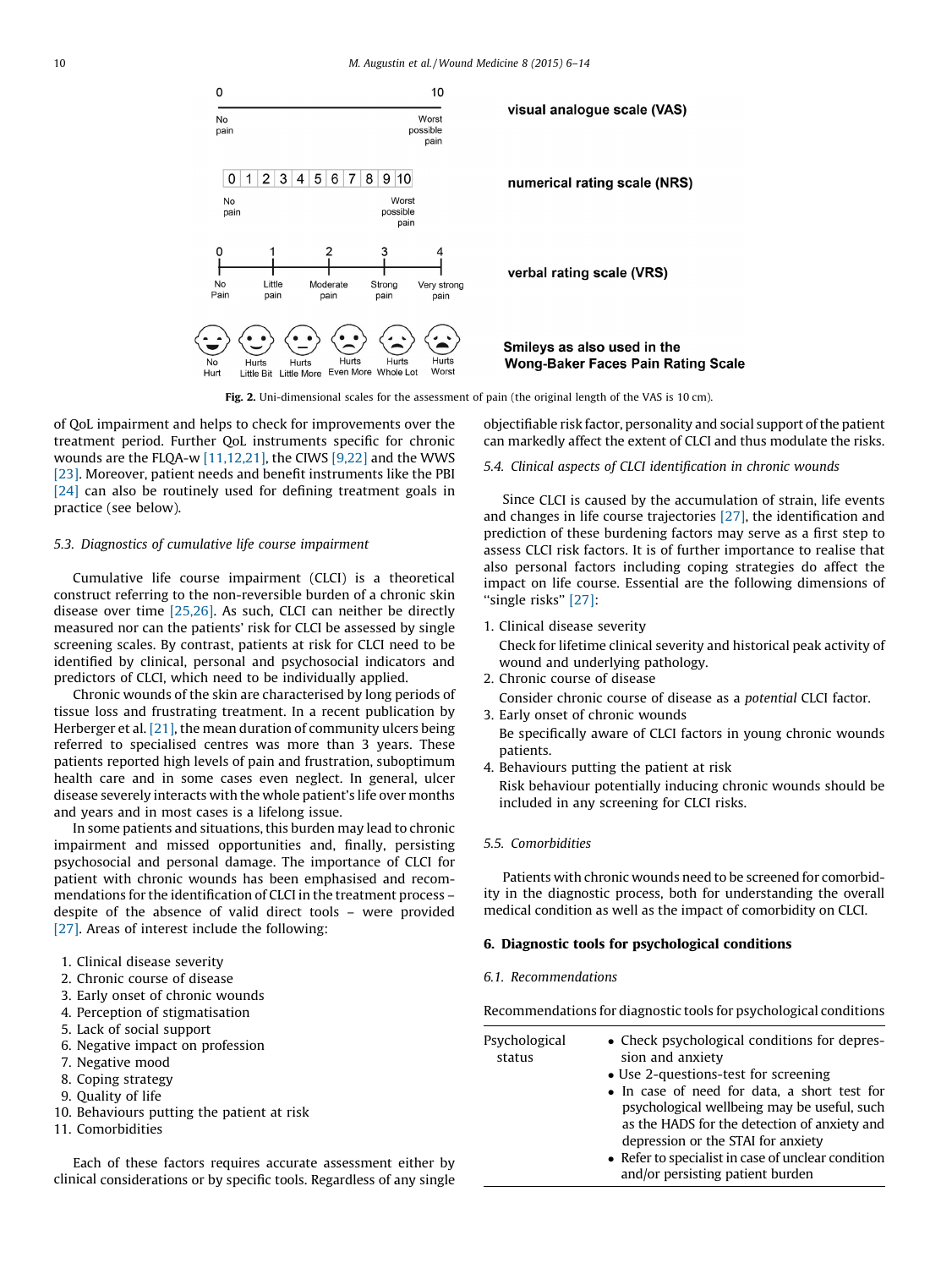| Perception of<br>stigmatisation | • Clarify the extent of patient burden due to<br>feelings of stigma in conversation                                                                                                                                                                                                                                                     |  |  |
|---------------------------------|-----------------------------------------------------------------------------------------------------------------------------------------------------------------------------------------------------------------------------------------------------------------------------------------------------------------------------------------|--|--|
| Dysmorphophobia                 | • Identify unrealistic perceptions of the<br>patient outer appearance and the degree<br>of stigmatisation<br>• Refer to psychologist if there is patient<br>burden                                                                                                                                                                      |  |  |
| Social support                  | • Explore the level of social support, both in<br>practical view and emotional<br>• Consider the degree of social support and<br>the patient's satisfaction with social rela-<br>tionships as a potential risk factor for worse<br>wound healing.                                                                                       |  |  |
| Coping strategy                 | • Discuss the coping profile of the patient<br>and her/his personal believes in healing,<br>her/his fears and the way she/he deals with<br>the chronic disorder.<br>• Check also for personal resources<br>and<br>control attributions.<br>• Try to identify the leading coping strategy;<br>refer to specialist when a problem appears |  |  |
| Risk behaviour                  | • Check the patient's behaviour with respect<br>to the underlying pathogenetic conditions<br>of the wound<br>• Refer to education if needed.                                                                                                                                                                                            |  |  |

Chronic wound disease can be associated with a large variety of psychological disturbances. They occur reactively to the disease or as independent comorbidity. In particular, depression and anxiety disorders are common, show many facets and need to be diagnosed in a proper way – ideally by a specialist for psychological or psychiatric disease. For this, wound specialists should focus on screening for conditions suspicious of psychological morbidity rather than working out the diagnostic map of a psychological disorder.

For the diagnostic process in wound clinic, it is recommended to clarify the extent of psychosocial strain by interviewing the patient and to refer patients with any suspicion of psychological disease to a specialist. Nevertheless, the basic concepts of psychosocial assessments are worth to be known.

### 6.2. Psychological status

It needs to be noted that depression and anxiety are frequent in Western societies. Up to 20% of the normal adult population show features of depression and episodes of depressive diseases. Concomitant wound diseases may add to pre-existing psychological morbidity. Independent of comorbidity, for most patients, wound diseases also have a high emotional impact. Anger, depression, anxiety, grief, helplessness and loss of autonomy can frequently be found and should be included in the diagnostic process [\[24,28\]](#page-8-0). Likewise, positive emotions like optimism, trust, positive beliefs or joy and positive coping strategies can be raised and will be of help for the overall wound management process.

Complete diagnostic evaluation of psychological disorders is complex and prone to the experts. However, a first screening by the wound expert is helpful. For this, a few key questions have been shown to be equivalent in depression screening among patients with chronic diseases like pain-related disorders [\[29–](#page-8-0) [31\].](#page-8-0) Though no specific screening studies have been conducted for chronic wounds, the following simple questions developed by Whooley et al. (1997) may be of use in the orientation for screening patients who then need to be referred to differentiated diagnostics [\[32\]](#page-8-0):

- 1. In the past month have you felt depressed, sad or without hope?
- 2. Have you experienced less motivation and joy to do things you otherwise liked to do?

For more profound diagnostics, the basic emotional conditions of anxiety and depression can be properly assessed with validated questionnaires such as the STAI (State-Trait Anxiety Inventory [\[33\]\)](#page-8-0) or the HADS (Hospital Anxiety and Depression Scale [\[2,16\]\)](#page-8-0).

Conclusion for practice: check patients' emotional status and the extent of ''positive'' thinking and coping.

# 6.3. Perception of stigmatisation

A second field of wound-related psychosocial problems can be stigmatisation, the patients' notion that others dislike and disgust him/her for outer appearance. The feeling of being stigmatised can be intensified when they are disturbing symptoms like bad smell or a generally bad physical conditions [\[13,34,35\]](#page-8-0). The feeling of stigma may occur at any age, at any time and for patients with different social and cultural backgrounds. Therefore, it should be addressed carefully and in the anamnesis. The feeling of stigma may be associated with the feeling of being a burden to others, especially to the nursing relatives. In both cases, a lack of selfesteem and self-consciousness may add. Overall, this situation requires identification by the healthcare professionals.

Conclusion for practice: try to understand if the patient has an increased burden due to perceived stigmatisation.

# 6.4. Dysmorphophobia (body dysmorphic disorder)

Contrarily to patients who feel stigmatised by obvious signs of disease, some patients show an exaggerated feeling that they have a negative outer appearance. A strikingly contrasting perception of the outlook between the health care professional and the patient may soon raise the suspicion. Even if not as frequent as in younger persons, evenelderlymaysufferfromsuchamisperceptionandthusareinneed of special help. Single questionnaires may help address the problem.

# 6.5. Social support

Due to their age, decreased mobility and sometimes disrupted family structures, a marked number of patients with chronic wounds may feel lonely and in lack of social support. Patients with chronic wound disease are thus especially vulnerable for social impairment and isolation [\[14,36\]](#page-8-0). Vice versa, the availability of supporting others may be a crucial factor to improve the psychosocial condition, quality of life, adherence with treatment and the overall treatment process. It is well known that diseases of any severity and duration can be better tolerated and coped with when there is social support from the part of the family, friends or caring others [\[15\]](#page-8-0). In chronic wound diseases, social support and social comfort are associated with better health-related quality of life [\[37\]](#page-8-0). Therefore, lack of social/family/partner support and social isolation should be a warning sign for the wound therapist. For this, knowledge about the extent and quality of social support is essential both before and along the treatment process. A first impression on this can be obtained by simple, colloquial questions. Moreover, short instruments for the evaluation of social support [\[38\]](#page-8-0) have been developed, even if not routinely used in chronic wounds. They may add to an individual personal exploration. Moreover, some QoL instruments include scales for these areas.

# 6.6. Coping strategy

It is evident that patients with chronic wounds show very different patterns of reacting and coping with disease. Studies from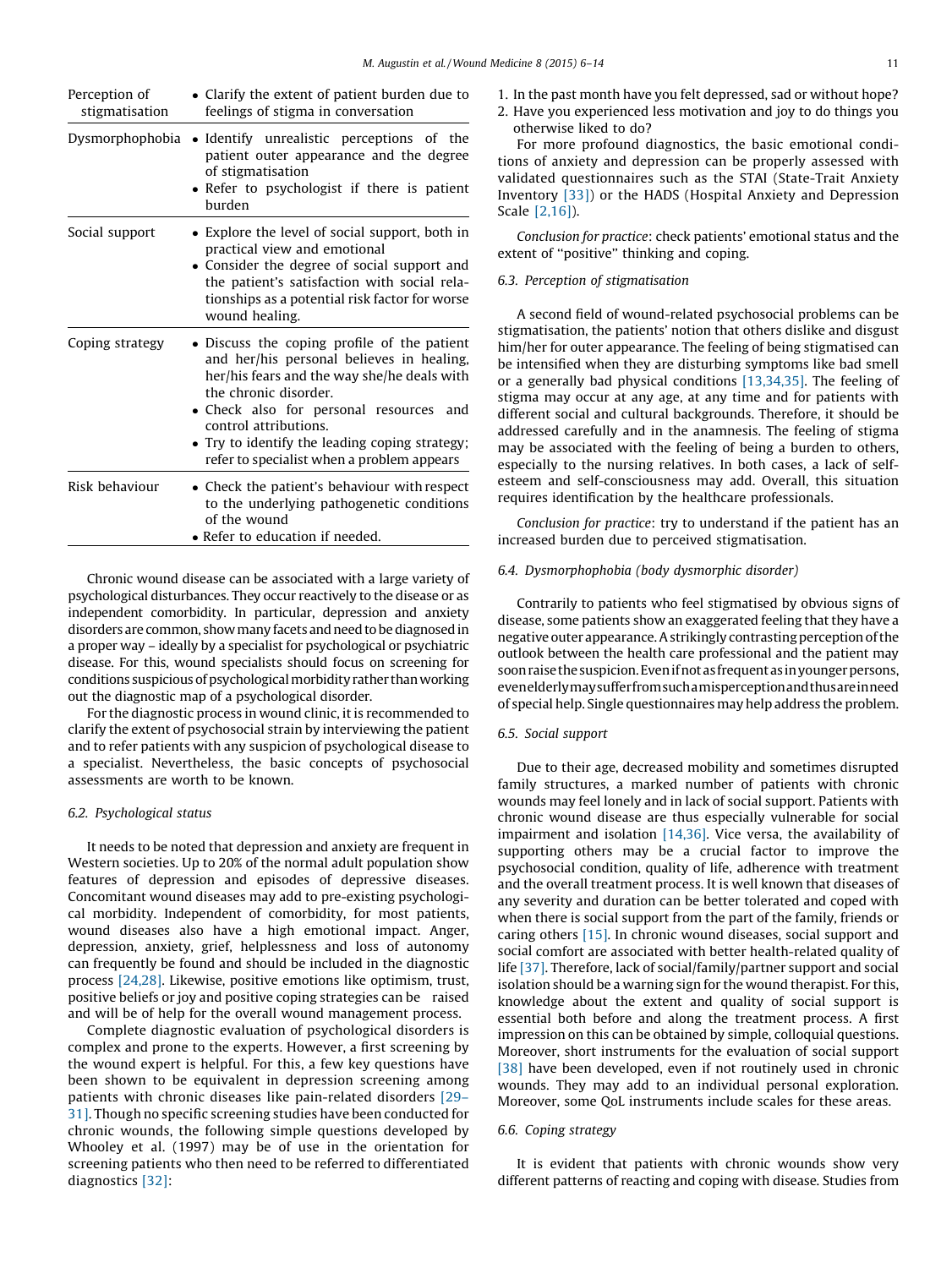different fields of chronic diseases show that there is also a marked association between psychological burden and coping behaviour in chronic disease [\[39\]](#page-8-0). Active coping can improve the overall treatment outcome and stabilise the patient independent of the objective risk and degree of morbidity. Depressive coping and the feeling of helplessness and dependency on others may subsequently impair the healing process and thus need to actively be approached. The coping pattern is also associated with the adherence of patients and by these results in different treatment outcomes.

Patients with active coping are reported to feel ''better'' and perceive the disease in a less negative way. It is helpful to assess coping with a validated instrument such as the Freiburg questionnaire on coping with illness (FQCI) [\[40\],](#page-8-0) which is derived from the Ways-of-Coping Checklist [\[41\]](#page-8-0) or other country-specific coping tools [\[42\]](#page-8-0).

# 6.7. Control and causal attribution

This term refers to the fact that patients have the desire to actively get into control of the disease and to understand what is happening. The notion of helplessness associated with external control attribution is a negative predictor of patient wellbeing. On the other hand, the knowledge about the disease as well as the absence of depression have been shown to predict better healing in venous leg ulcers [\[43\].](#page-8-0)

In the light of large their variations between the individuals, it should thus be identified which personal models patients have concerning their disease and how they think control could be achieved. Moreover, unrealistic assumptions can be explored and – if possible – be corrected. If patients for example think that compression treatment of venous leg ulcers is devastating to them because tissue and blood flow may suffer, there is a need for correction concerning these misconceptions.

### 6.8. Risk behaviour

A great part of vascular and metabolic morbidity, which finally leads to chronic wounds is a result of chronic risk behaviour. Factors such as smoking, overweight and obesity, lack of exercise, stressful life and consumption of drugs can markedly increase the risk of vascular pathology, diabetes and consecutive ulcers. It is questionable how much space for improvement patients have once pathology has occurred. Nevertheless, risk behaviour for pathology should be identified and patients encouraged to change their lifestyle whenever possible. The impact of lifestyle factors and risk behaviour on the wound disease should be explored and conclusions for action drawn. It can also be relevant for the improvement of adherence to the wound specific treatment.

### 7. Diagnostic tools for patient needs and benefits

## 7.1. Recommendations

Recommendations for diagnostic tools for patient needs and benefits

| Patient needs • Identify the personal needs of the patient related |
|--------------------------------------------------------------------|
| and benefits to wound disease with direct questions.               |
| • Use the patient needs questionnaire (com-                        |
| ponent of PBI) for a more structured approach                      |
| if needed.                                                         |
| • Check patient benefits from previous treatment for               |
| supporting the treatment decisions.                                |
| Measure achieved benefits from treatment for                       |

 $\bullet$  Measure achieved benefits from treatment for more efficient wound management(see treatment goals)

| Treatment<br>goals        | • Raise realistic treatment goals with the<br>patient either in direct conversation or with<br>Patient Benefit Index (PBI).<br>• Always include time frames for goal attainment.<br>• Check goal achievement along the treatment<br>course.                       |
|---------------------------|-------------------------------------------------------------------------------------------------------------------------------------------------------------------------------------------------------------------------------------------------------------------|
| Treatment<br>satisfaction | • Ask the patient about his satisfaction with<br>treatment on a regular basis.<br>• Just use simple questions in routine.<br>• For further questions in research and quality<br>assurance use standardised tools.                                                 |
| Treatment<br>adherence    | • Adherence in most cases cannot be quantified in<br>most cases.<br>• Do not start extended investigations. Try to<br>sensitively address the issue of treatment adher-<br>ence.<br>• Try to anticipate potential barriers proactively in<br>direct conversation. |

## 7.2. Patient needs and benefits, treatment goals

In the diagnostic process for chronic wounds, it is essential to identify the patient needs for treatment, which give us clues for understanding and defining treatment goals and prioritise the most urgent measures. To do so, direct questions are feasible. Moreover, it can be of help to follow a standardised list of potential patient needs and goals as presented in the patient benefit index [\[6\].](#page-8-0) The first component, the patient needs questionnaire, includes such a standard list of items, which can be filled out by the patient at the beginning of treatment (patient needs questionnaire, [Table](#page-7-0) 3).

Remarkably, patients with chronic wounds show individual patterns of needs and wishes which, however, are quite stable over time. Thus, a baseline assessment with a standardised questionnaire like the Patient Benefit Questionnaire (PBI) may be of longlasting support for the wound management. Moreover, there initially defined needs and the preferred treatment goals can then be reflected at follow-up time points in the treatment phase. Predominantly for the purpose of research or quality assurance, a single patient benefit index can then be calculated based on the total sums of weighted single items.

This technique is called goal detainment scaling and just refers, in a structured way, to our basic thinking: first define goals and then check achievement.

Conclusion for practice: it is recommended to clarify patient needs before starting treatment, to define the goals of treatment and to check the completion of goals on a regular basis. The structured lists of the Patient Benefit Index system can be of help to follow a more structured approach.

## 7.3. Patient satisfaction

Efficient treatment of chronic wounds depends on the patient motivation to collaborate and to follow a common treatment schedule. The motivation for this also depends on the satisfaction with the therapeutic process. A lack of satisfaction indicates treatment failure, lack of explanation and patients' centricity or just a discrepancy between the patients and the physician's goals. Any of the reasons for patients' dissatisfaction are clues to underlying problems and their solutions. For this, treatment satisfaction can help us considerably in optimising the treatment. To do so, simple questions are sufficient and daily routine. For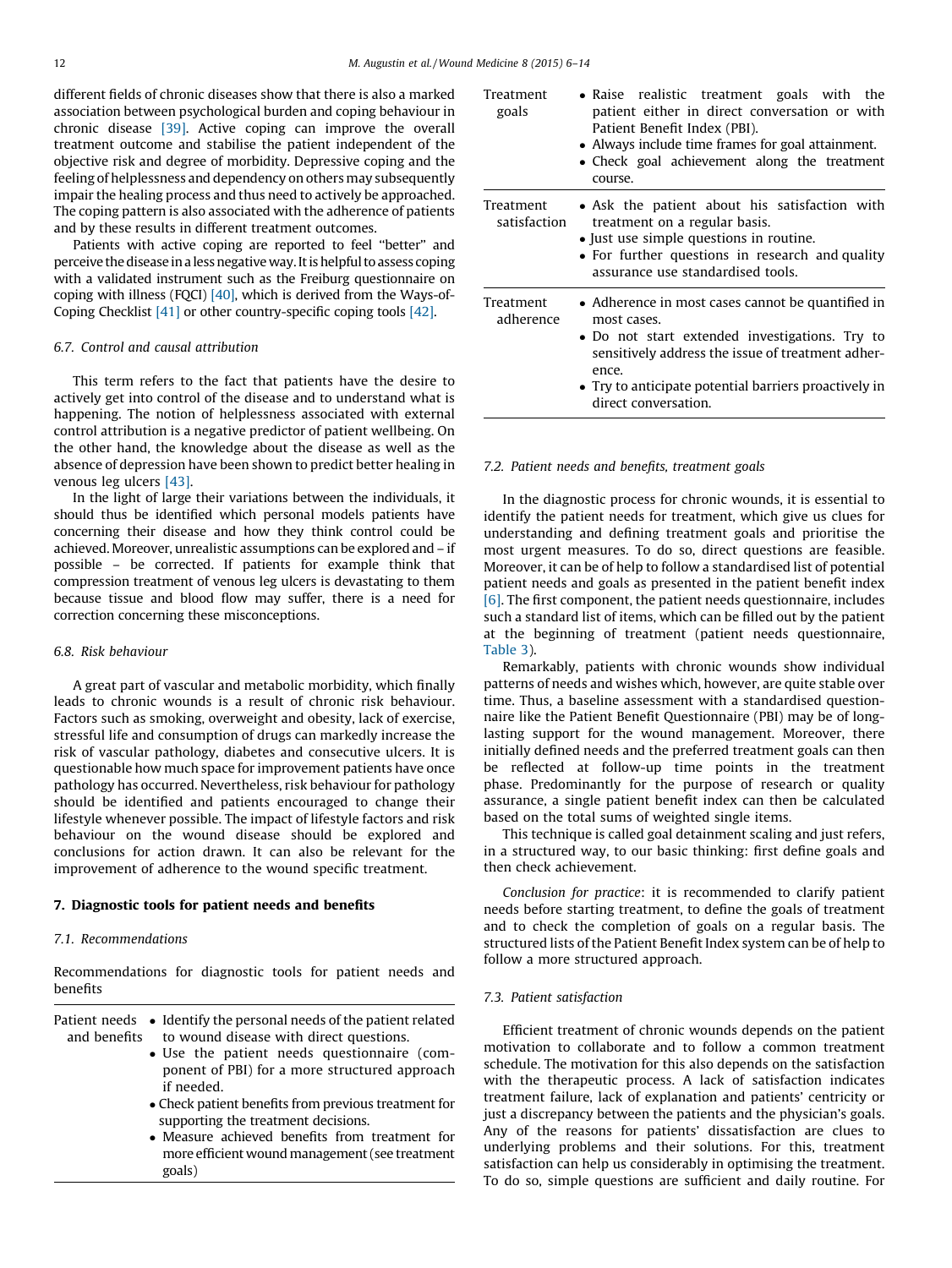## <span id="page-7-0"></span>Table 3

Patient needs from treatment in leg ulcers as measured by the Patient Needs Questionnaire [\[44\]](#page-8-0) (top 12 from 25 needs shown; possible range: 0 = not important to 4 = very important).

| Treatment need                                  | Mean | <b>SD</b> | Quite/very important, % | Missing% |
|-------------------------------------------------|------|-----------|-------------------------|----------|
| Be healed form the lesion( $s$ )                | 3.93 | 0.38      | 98.80                   | 0.00     |
| Be free of pain                                 | 3.81 | 0.64      | 94.80                   | 0.60     |
| Be less dependent on doctor and clinic visits   | 3.78 | 0.49      | 97.10                   | 0.60     |
| Be able to lead a normal everyday life          | 3.74 | 0.67      | 93.00                   | 1.70     |
| Have confidence in the therapy                  | 3.74 | 0.56      | 95.40                   | 0.00     |
| Have no discharge from the lesion               | 3.73 | 0.70      | 93.60                   | 0.00     |
| Not have an unpleasant smell from the lesion    | 3.59 | 1.02      | 90.10                   | 0.00     |
| Have no fear that the disease will become worse | 3.57 | 0.89      | 87.80                   | 2.30     |
| Find a clear diagnosis and therapy              | 3.54 | 0.92      | 86.10                   | 1.70     |
| Experience a greater enjoyment of life          | 3.50 | 0.90      | 85.50                   | 2.90     |
| Need less time for daily treatment              | 3.49 | 0.90      | 87.20                   | 0.60     |
| Be more productive in everyday life             | 3.44 | 0.95      | 84.30                   | 0.60     |

quality management, clinical research or just further going questions and practice, a systematic assessment with questionnaires can be useful. In particular, it needs to be considered that patient satisfaction is a direct reflection of the healthcare givers and thus may be biased by social decidedness and patients fear to direct his complaints to the healthcare providers. For this, an indirect, postal survey may be more visible whenever critical views are of interest.

# 7.4. Treatment adherence

Adherence refers to the degree a patient follows the treatment decision with the doctor or the nurse. Unlike compliance which relates to just following the doctor's/nurse's recommendation, adherence is based on a process of participation and collaboration between patient and health carer. In the following section, the term ''adherence'' is used in order to express the goal of a collaborative treatment process. However, the content also counts for ''compliance'' Adherence with treatment is one of the major predictors of treatment success in all wound conditions. It is thus of great importance to gain information on the level of adherence from the patient. However, there is no direct measure and obviously there are some barriers to evaluate and interpret the patient adherence with treatment. Some clues of patient adherence derive from the wound status, such as persistent ankle oedema and the absence of compression marks on the skin in case of compression treatment for venous leg ulcers.

Generally, intentional and unintentional non-adherence is differentiated. Intentional non-adherence includes the decision of the patient to not use the therapy for specific reasons. Unintentional non-adherence (and -compliance) refers to mistakes in application or non-use of the treatment by error. Unintentional non-adherence will be easier to record if only asked for. By contrast, identifying intentional non-adherence requires a high degree of trust and personal relationship between the patient and the health caregiver. Only in very few cases, there will be objective parameters such as drug levels in medication or unredeemed prescriptions. In a pragmatic approach, the patient in practice will be asked about his chances to use the treatment as agreed rather than directly interrogated for non-adherence. Even more important, potential hurdles for adherence should be clarified in the process since most patients feel more comfortable to talk about barriers than the real rate of adherence.

Conclusion for practice: adherence in most cases cannot be quantified. Do not start extended investigations. Try to sensitively address the issue of treatment adherence and anticipate potential barriers in direct talk.

#### 8. Socio-economic status

8.1. Recommendations

Recommendations for diagnostic tools for patient needs and benefits

| Socio-economic<br>status     | • Consider the patient's educational status in<br>order to assess the potential of understanding<br>information and education.<br>• Clarify the patient's ability to co-pay wound<br>treatments. |
|------------------------------|--------------------------------------------------------------------------------------------------------------------------------------------------------------------------------------------------|
| Profession and<br>employment | • Find out whether the patient's professional<br>opportunities are impaired due to the chronic<br>wound.<br>• Identify occupational factors, which impair<br>wound healing.                      |

Chronic ulcers of the skin are a great economic burden to both the payers and society  $[45]$ . However, there is also a financial challenge to many patients themselves [\[46,47\].](#page-8-0) In most countries, only a part of the expenses for ulcers is covered by the payers. Moreover, losses of earnings and time for the patients and their relatives are an economic burden. There is also a considerable burden due to travel costs and time for visits to care. In total, the costs for a patient with leg ulcers have been rated at about  $\epsilon$  8000 per patient and year, involving roughly  $\epsilon$  6000 for the payers,  $\epsilon$  1200 for the patients and  $\epsilon$  800 for the society (indirect costs) [\[46\]](#page-8-0), thus emphasising the economic impact of disease.

# 8.2. Socio-economic status

The socio-economic status of patients with chronic wounds needs to be known to the wound manager for at least two reasons:

- (1) It has been shown that the social status interacts with the development and course of wound disease (higher risk in lower social classes). Thus, a low economic status may impair healing chances of chronic wounds [\[21\]](#page-8-0).
- (2) In some countries, out-of-pocket expenses derive from copayment and the purchase of wound dressing material and over-the-counter drugs. Some patients may not be able to afford the spending needed for proper wound treatment.

For this, the capacity and the willingness of patients to financially contribute for wound therapy needs to be explored. Doing so, the social status related to education and training is a